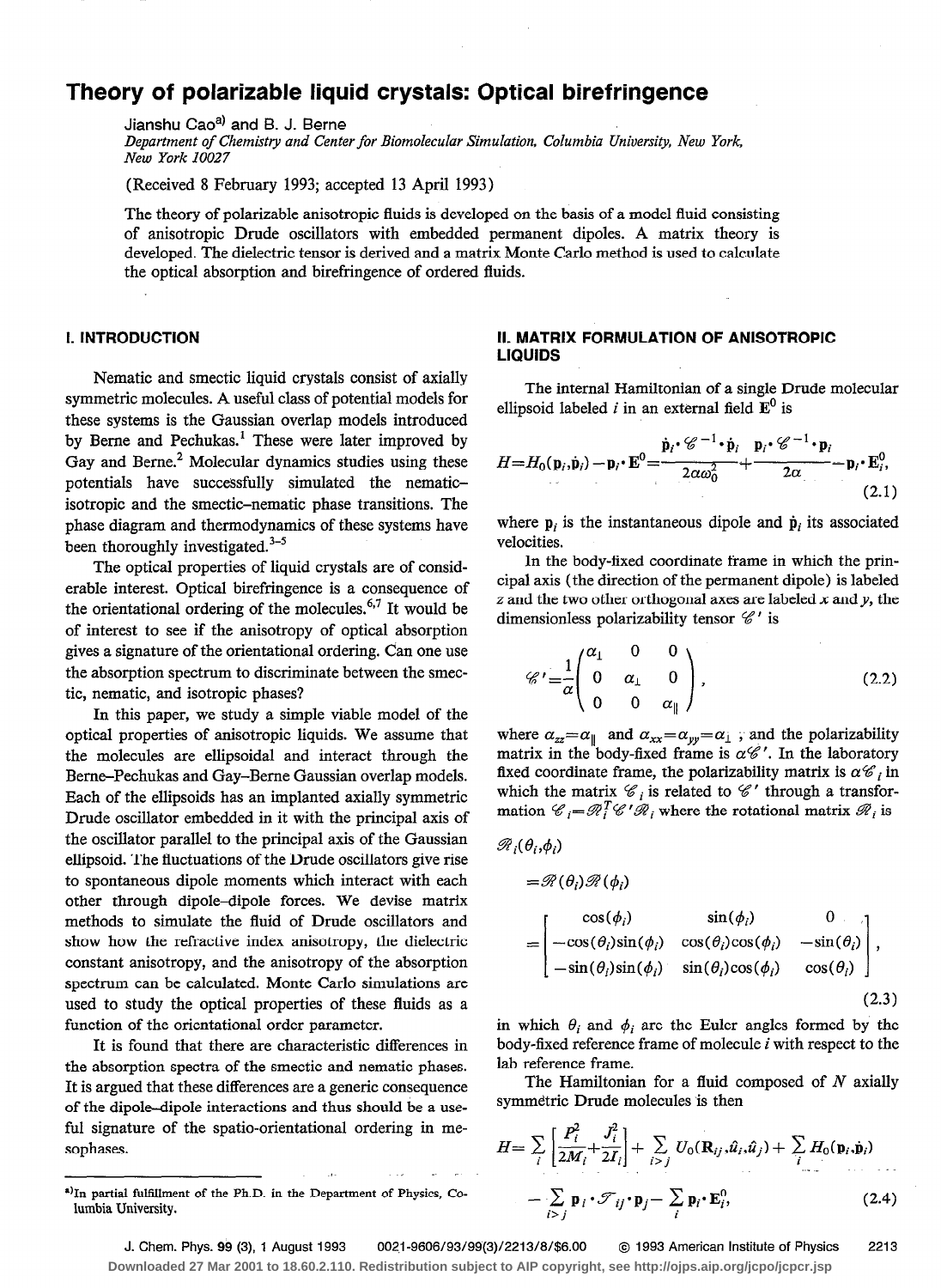where  $\{P_i, J_i\}$  are respectively the linear and angular momenta of the molecule i,  $\mathbf{R}_{ij} = \mathbf{R}_i - \mathbf{R}_j$  is the vector connecting particle  $i$  to particle  $j$ ,  $\hat{u}$  is a unit vector specifying the orientation of the principal axis of the ellipsoid,  $U_0(\mathbf{R}_{ii})$ ,  $\hat{u}_i, \hat{u}_j$ ) is the short range interaction potential between particles  $i$  and  $j$ , arising from the overlap interactions between the particles, and where the dipole-dipole propagator is

$$
T_{ij}^{\mu\nu} = \frac{3R_{ij}^{\mu}R_{ij}^{\nu} - \delta^{\mu\nu}R_{ij}^2}{R^5}.
$$
 (2.5)

Tensors and matrices in this paper are represented by calligraphic symbols;  $\mathcal{I}$  is the identity tensor or matrix; the upper indices  $\mu\nu$  stand for coordinate components; the lower indices  $i$  or  $j$  stand for particles.

The dielectric response of polar polarizable fluids reflects two time scales-a slow time scale characterizing the reorientations of the permanent dipoles and a fast time scale characterizing the response of the embedded Drude oscillators. Thus the frequency dependent dielectric constant will reflect this separation of time scales by having low frequency bands arising from the reorientation of the permanent dipoles (rotational relaxation) and high frequency bands corresponding to charge redistribution in the molecules. The zero frequency (static) dielectric constant will of course have contributions from both of these time scales. Given the separation in time scales, the charge redistribution should rapidly follow changes in the nuclear positions. Thus the system will be well approximated by the adiabatic approximation, i.e., the Born-Oppenheimer approximation.<sup>8,9</sup>

In the adiabatic approximation, the nuclear degrees of freedom need not be treated as dynamical variables. Thus the conjugate momenta of the nuclear positions and orientations in Eq. (2.4) are omitted giving the Bom-Oppenheimer Hamiltonian

$$
H_{\rm BO} = \sum_{i > j} U_0(\mathbf{R}_{ij}, \hat{u}_i, \hat{u}_j) + H_{\rm DO}, \tag{2.6}
$$

where the Drude oscillator Hamiltonian is

$$
H_{\rm DO} = \sum_i H_0(\mathbf{p}_i, \dot{\mathbf{p}}_i) - \sum_{i > j} \mathbf{p}_i \cdot \mathcal{T}_{ij} \cdot \mathbf{p}_j - \sum_i \mathbf{p}_i \cdot \mathbf{E}_i^0 \qquad (2.7)
$$

and where  $\mathbf{u}_i$  and  $\mathbf{u}_j$  are unit vectors specifying the orientations of molecules i and j, respectively. The first term  $U_0$ in Eq. (2.6) determines the distribution of the nuclear configuration and the second term  $H_{\text{DO}}$  determines the dynamics of the system.

The expectation of observables  $O[(R_i), (u_i), (p_i),$  $(\dot{p}_i)$ ], is

$$
\langle O \rangle = \frac{\int d(R_i) d(u_i) d(p_i) d(\dot{p}_i) O[(R_i), (u_i), (p_i), (\dot{p}_i)] \exp(-H_{\text{BO}}/kT)}{\int d(R_i) d(u_i) d(p_i) d(\dot{p}_i) \exp(-H_{\text{BO}}/kT)},
$$
\n(2.8)

where the denominator in Eq.  $(2.8)$  is the canonical partition function  $Z_{BO}$ , in the BO approximation. It is a simple matter to express  $Z_{BO}$  as

$$
Z_{\text{BO}} = \int d(R_i) d(u_i) Z_{\text{DO}}[(R_i), (u_i)]
$$
  
 
$$
\times \exp\left[-\beta \sum_{i > j} U(\mathbf{R}_{ij}, \hat{u}_i, \hat{u}_j)\right],
$$
 (2.9)

where  $Z_{\text{DO}}[(R_i), (u_i)]$  is the partition function of the Drude oscillators for a fixed nuclear configuration.

Because  $H_{\text{DO}}$  is quadratic in both  $(p_i)$  and  $(\dot{p}_i)$ , the multivariate Gaussian integral can be evaluated exactly, giving

$$
Z_{\text{DO}}[(R_i),(u_i)]
$$
  
=  $\int d(p_i)d(\dot{p}_i)\exp(-\beta H_{\text{DO}})$   
=  $C_N \left(\frac{1}{\det \mathcal{C} \mathcal{A}}\right)^{1/2} \exp\left[\frac{\beta \alpha}{2} (\mathbf{E}^0 \cdot \mathcal{A}^{-1} \cdot \mathbf{E}^0)\right],$  (2.10)

where  $C_N$  is the normalization constant, the matrix  $\mathcal A$  is given by

$$
\mathscr{A} = \mathscr{C}^{-1} - \alpha \mathscr{T},\tag{2.11}
$$

and  $\mathscr C$  is given by

$$
\mathscr{C} = \begin{pmatrix} \mathscr{C}_1 & 0 & 0 & \cdots \\ 0 & \mathscr{C}_2 & 0 & \cdots \\ \vdots & \vdots & \vdots & \vdots \\ \cdots & 0 & 0 & \mathscr{C}_N \end{pmatrix} . \tag{2.12}
$$

These definitions of  $\mathscr A$  and  $\mathscr C$  will be particularly convenient for the calculation of the electronic absorption spectra of liquid crystals.

It is simple to show that the potential of mean force for the nuclear coordinates in the BO approximation is $<sup>9</sup>$ </sup>

$$
W(R_i, u_i) = \sum U_0(\mathbf{R}_{ij}, \hat{u}_i, \hat{u}_j) + \frac{1}{2}kT \ln[\det(\mathcal{A})]
$$

$$
-\frac{\alpha}{2} \sum_{i,j} (\mathbf{E}^0 \cdot \mathcal{A}^{-1} \cdot \mathbf{E}^0), \qquad (2.13)
$$

where the second term arises from the prefactor  $(\text{det } x^2)^{1/2}$  in Eq. (2.10).

The second term on the right-hand side in Eq. (2.13) gives the classical many-body dispersion energy of the system. In classical theory, this is small because the vibrational' amplitudes of the Drude oscillators are very small  $O(\sqrt{kT})$ . Zero point fluctuations in quantum systems give larger amplitudes and correspondingly much larger disper-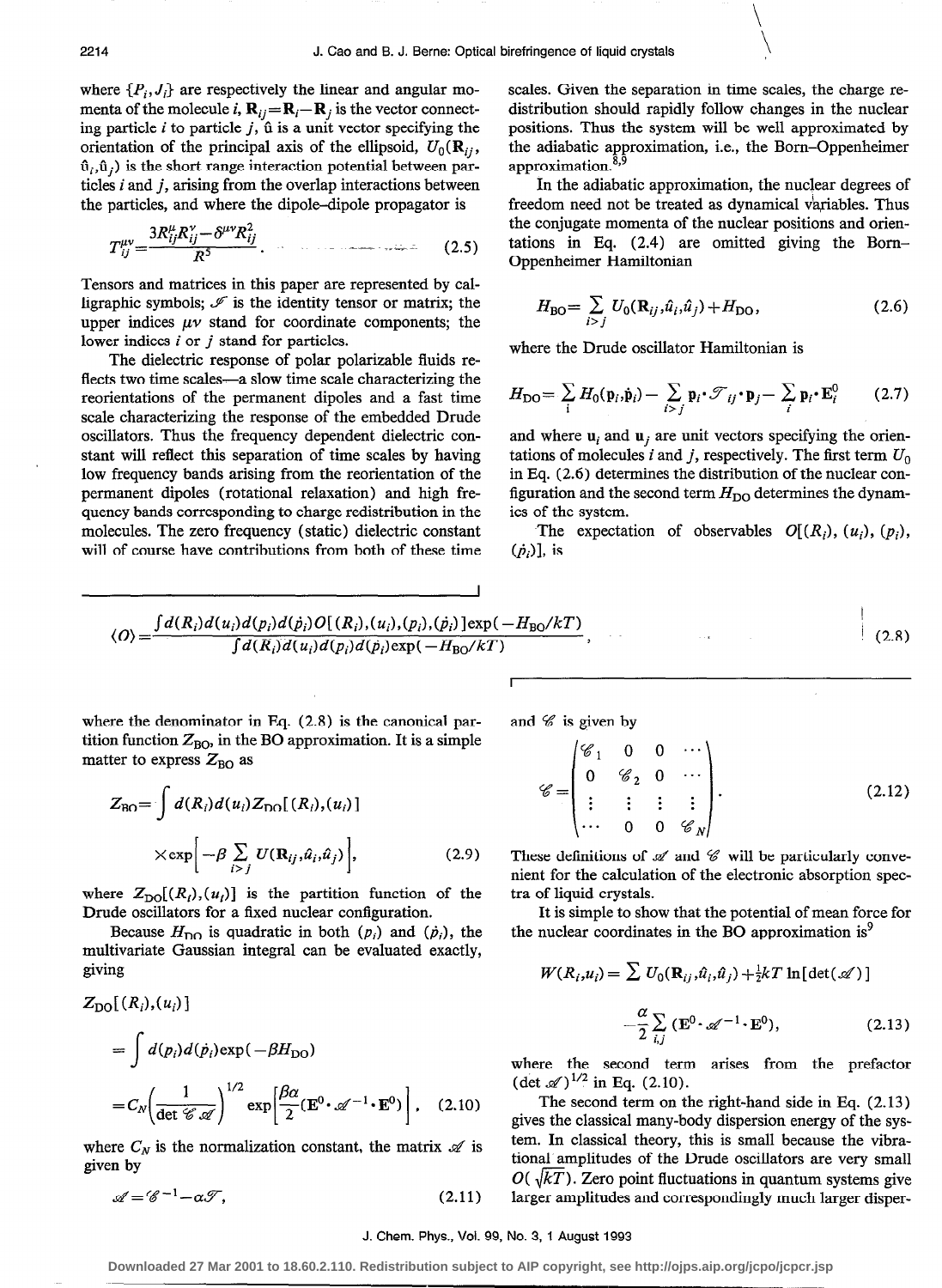sion interactions (see Ref. 10). In simulations, only the two-body part of the dispersion interaction is usually included by incorporating it into the simple pairwise potentials, but is should be recognized that the above expression contains many-body effects to all orders.

As can be seen here and later on, all the relevant quantities can be determined by applying proper matrix techniques. In this paper and other papers of the series, these matrices are evaluated both analytically and numerically.

The frequency response functions of a system consisting of Drude oscillators is the same for classical and quantum systems because the Hamiltonian is quadratic.<sup>11,12</sup> A fluid of Drude oscillators driven by a monochromatic electromagnetic field  $\mathbf{E}_i(\omega)e^{-i\omega t}$  obeys the set of linear equations of motion

$$
\mathscr{C}_i^{-1} \frac{\ddot{\mathbf{p}}_i}{\omega_0^0} + \mathscr{C}_i^{-1} \mathbf{p}_i - \alpha \mathscr{T}_{ij} \mathbf{p}_j = \alpha \mathbf{E}_i(\omega) e^{-i\omega t}, \qquad (2.14)
$$

where  $\omega_0$  is the intrinsic frequency of the harmonic oscillator and  $\alpha$  is the static polarizability. We make a further assumption here that although the polarizability is anisatropic, the intrinsic frequency which describes the molecular Drude oscillator is isotropic. (In reality, one should use an anisotropic Drude oscillator in which not only  $\alpha_1 \neq \alpha_{\parallel}$ , but also the frequencies parallel and perpendicular to the principal axis of the molecule are different. This would not be difficult to incorporate.)

The particular solution of Eq. (2.14)

$$
\mathbf{p}_i(t) = \alpha(\omega) \mathscr{A}^{-1}(\omega)_{ij} \mathbf{E}_j(\omega) e^{-i\omega t}
$$
 (2.15)

gives the frequency dependent response function, or the susceptibility matrix,  $11-14$ 

$$
\chi_{ij}(\omega) = \rho \alpha(\omega) \langle \mathscr{A}^{-1}(\omega) \rangle_{ij}, \tag{2.16}
$$

where  $\rho$  is the density and the matrix  $\mathscr A$  is defined as

$$
\mathscr{A}(\omega) = \mathscr{C}^{-1} - \alpha(\omega)\mathscr{T} \tag{2.17}
$$

the frequency dependent analog of Eq. (2.11), where  $\alpha(\omega)$ is the frequency dependent polarizability

$$
\alpha(\omega) = \frac{\alpha}{1 - (\omega/\omega_0)^2} \tag{2.18}
$$

and  $\alpha$  is the static polarizability.

We will study cylindrically symmetrical ellipsoids with the polarizability tensor in the body-fixed frame given by Eq. (2.2). Let us write  $\alpha_{\parallel} = a^2 \times a$  and  $\alpha_{\perp} = \alpha$ , so that the inverse matrix of Eq. (2.2) can be expressed as  $\mathscr{C}'^{-1}$  $=\mathcal{M}^2$ , where  $\mathcal M$  is the scaling matrix defined by

$$
\mathcal{M} = \begin{pmatrix} 1 & 0 & 0 \\ 0 & 1 & 0 \\ 0 & 0 & 1/a \end{pmatrix} .
$$
 (2.19)

The rotational matrix  $\mathcal{R}$  for the whole fluid is a block diagonalized matrix

$$
\mathscr{R} = \begin{pmatrix} R_1 & 0 & 0 & \cdots \\ 0 & R_2 & 0 & \cdots \\ \vdots & \vdots & \vdots & \vdots \\ \cdots & 0 & 0 & R_N \end{pmatrix},
$$
 (2.20)

where  $R_i$  is the 3×3 rotational matrix for *i*th molecule given in Eq. (2.3).

Since  $\mathscr{C}^{-1} = \mathscr{R}^T \mathscr{C}'^{-1} \mathscr{R} = \mathscr{R}^T \mathscr{M}^2 \mathscr{R}$ , it follows that the matrix (2.17) can be expressed as

$$
\mathscr{A}(\omega) = \mathscr{R}^T \mathscr{M} \left[ \mathscr{I} - \alpha(\omega) \mathscr{T}' \right] \mathscr{M} \mathscr{R}, \tag{2.21}
$$

where the resulting  $\mathscr{T}'$  is given by

$$
\mathcal{T}' = \mathcal{M}^{-1} \mathcal{R} \mathcal{T} \mathcal{R}^T \mathcal{M}^{-1}.
$$
 (2.22)

This  $\mathcal{T}'$  matrix can be easily diagonized, i.e.,  $\mathscr{T}' = \mathscr{S}\Lambda \mathscr{S}^{-1}$ , where  $\Lambda_{ij} = \lambda_i \delta_{ij}$  is the diagonal matrix,  $\lambda_i$ is the *i*th eigenvalue, and  $\mathscr S$  is the transformation matrix. Thus

$$
\mathscr{A}(\omega) = \mathscr{S}'[\mathscr{I} - \alpha(\omega)\Lambda]\mathscr{S}'^{-1},\tag{2.23}
$$

in which the  $\mathscr{S}'$  matrix is

$$
\mathcal{S}' = \mathcal{R}^T \mathcal{M} \mathcal{S}. \tag{2.24}
$$

The spectral density matrix of the fluid is defined as

$$
\mathcal{F}_{ij}(\lambda) = \langle \mathcal{S}'_{ik}\delta(\lambda - \lambda_k)\mathcal{S}'_{kj}^{-1} \rangle \tag{2.25}
$$

in terms of which Eq. (2.16) becomes

$$
\chi_{ij}(\omega) = \int \mathcal{F}_{ij}(\lambda) \frac{\alpha \rho}{1 - (\omega/\omega_0)^2 - \alpha \lambda} d\lambda. \tag{2.26}
$$

In Eq. (2.25), the average denoted by the bracket  $\langle \cdots \rangle$  is taken over the spatial and orientational configurations of the fluid determined by  $U_0$  of Eq. (2.6). This gives the optical spectrum of unpolarized light. Here we are interested in the absorption of light polarized parallel and perpendicular to the order parameter of the liquid crystal. Therefore we define the parallel and perpendicular components of the spectral density as

$$
\bar{F}_{\parallel}(\lambda) = \frac{\sum_{ij} \mathcal{F}_{ij}^{zz}(\lambda)}{N} \tag{2.27}
$$

and

$$
\bar{F}_{\perp}(\lambda) = \frac{\Sigma_{ij}[\mathcal{F}_{ij}^{xx}(\lambda) + \mathcal{F}_{ij}^{yy}(\lambda)]}{2N},
$$
 (2.28)

where z is the spatial direction we specified. In an isotropic fluid  $\bar{F}_{\parallel} = \bar{F}_{\perp}$ , whereas in a liquid crystal  $\bar{F}_{\parallel} \neq \bar{F}_{\perp}$ .

Because the dipole-dipole interaction is long ranged, the calculations will be very sensitive to the system size and geometry and thus to the boundary conditions.<sup>15-17</sup> Following the discussion in the paper by de Leeuw et al., in Ewald summation<sup>17</sup> the dipole propagator Eq.  $(2.5)$  must be replaced by Eq. (3.10) in Ref. 18. Because the Ewald summation is a function of  $\epsilon_0$ , the dielectric constant of the surrounding medium, the frequency dependent response function (2.26) is also a function of  $\epsilon_0$ . However, the frequency dependent dielectric constant  $\epsilon(\omega)$  is an intrinsic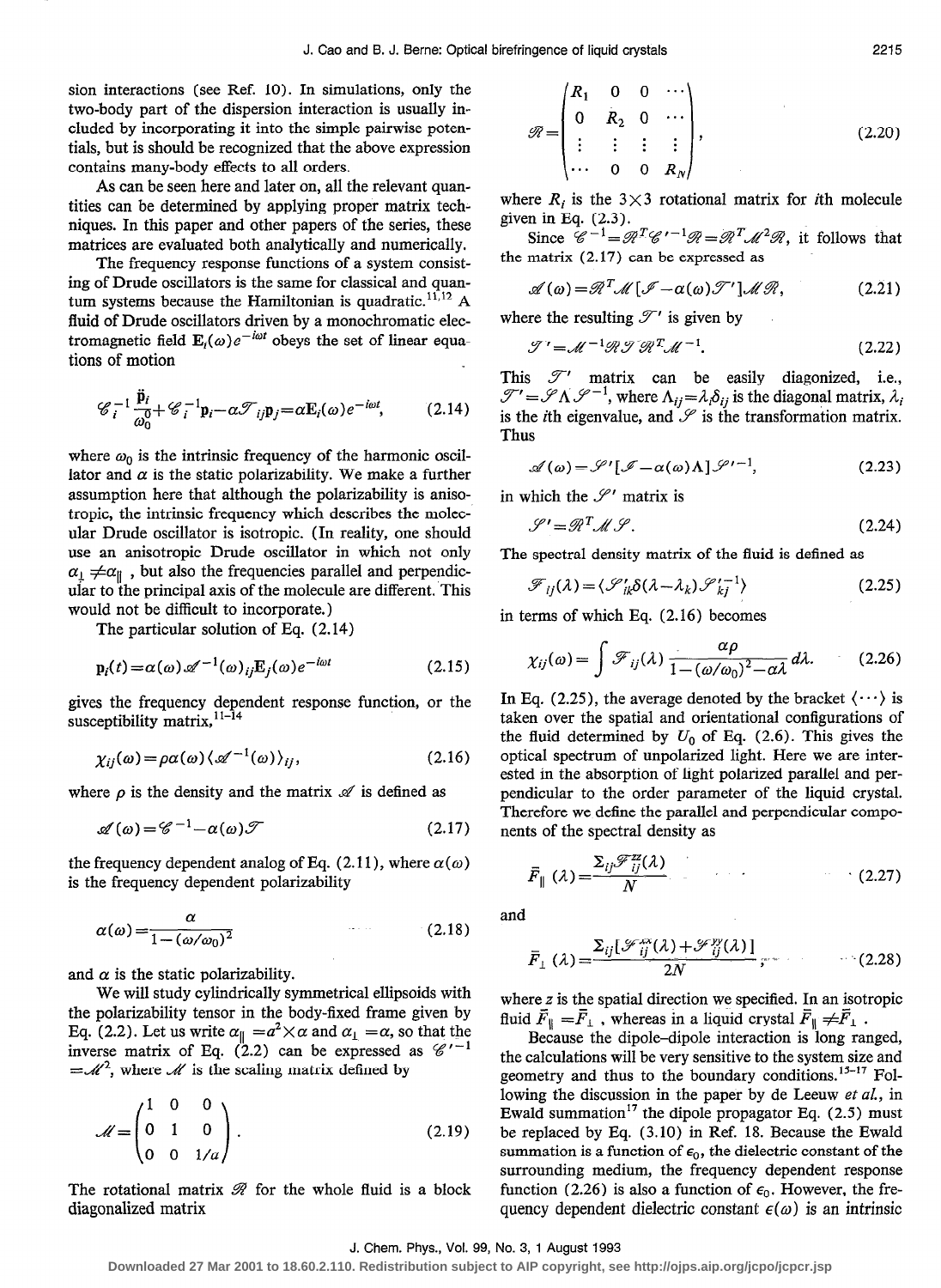property of the liquid which does not depend on the boundary conditions despite the fact that the boundary conditions affect the long range potential.

Consider a large spherical sample of polarizable material immersed in a medium of dielectric constant  $\epsilon_0$ .<sup>16,19</sup> It is a standard exercise to solve the Maxwell equations for this system and obtain the frequency dependent generalization of the Kirkwood relation<sup>15,19,20</sup>

$$
\frac{\left[\epsilon(\omega)-1\right](2\epsilon_0+1)}{\epsilon(\omega)+2\epsilon_0} = 4\pi\rho \lim_{N\to\infty} \left\langle \frac{\Sigma_{\mu}\Sigma_{ij}\chi_{ij}^{\mu\mu}(\omega,\epsilon_0)}{3N} \right\rangle, \tag{2.29}
$$

where  $\epsilon_0$  is the dielectric constant of the surrounding medium. In our simulations, the surrounding medium is taken as a perfect conductor with  $\epsilon_0 = \infty$ .

Once the absorption spectral density function is known, we can determine the frequency dependent dielectric constant

$$
\epsilon_{\xi}(\omega) = 1 + 4\pi \rho \alpha \int \frac{\overline{F}_{\xi}(\lambda)}{1 - (\omega/\omega_0)^2 - \alpha \lambda} \qquad (2.30)
$$

and the power spectrum

$$
I_{\xi}(\omega) = \omega \chi_{\xi}^{\prime\prime}(\omega) = \pi \omega \rho \alpha \bar{F}_{\xi} \left( \lambda = \frac{\omega_0^2 - \omega^2}{\omega_0^2 \alpha} \right), \qquad (2.31)
$$

where  $\xi$  refers to the parallel and perpendicular components and  $\chi''$  is the imaginary part of the response function which can be obtained by adding an infinitesimal imaginary part to the variable  $\omega$  in Eq. (2.26) giving

$$
\lim_{\eta \to 0^{+}} \chi_{\xi}(\omega + i\eta) = \int \alpha \rho F_{\xi}(\lambda) \left\{ P \frac{1}{1 - (\omega/\omega_0)^2 - \alpha \lambda} + i\pi \delta [1 - (\omega/\omega_0)^2 - \alpha \lambda] \right\} d\lambda.
$$
\n(2.32)

From Eq. (2.30), we can determine the static dielectric constant  $\epsilon_{\xi}(\omega=0)$  and the refractive index  $\eta_{\xi}(\omega)$  $=\sqrt{\epsilon_{\varepsilon}(\omega)}$ .

### III. RESULTS FOR THE BERNE-PECHUKAS FLUID

The Bernc-Pechukas Gaussian overlap potential takes the form of a Lennard-Jones potential'

$$
V(\hat{u}_1, \hat{u}_2, \mathbf{r}) = 4\epsilon(\hat{u}_1, \hat{u}_2) \left\{ \left[ \frac{\sigma(\hat{u}_1, \hat{u}_2, \hat{r})}{r} \right]^{12} - \left[ \frac{\sigma(\hat{u}_1, \hat{u}_2, \hat{r})}{r} \right]^6 \right\},\tag{3.1}
$$

where  $\hat{u}_1$  and  $\hat{u}_2$  are the orientation vectors of the two molecules,  $\bf{r}$  is a vector connecting their centers, and  $\hat{\bf{r}}$  is a unit vector along r. The potential parameters  $\epsilon$  and  $\sigma$  are the functions of the relative position and orientation of the two molecules

$$
\epsilon(\hat{u}_1, \hat{u}_2) = \epsilon_0 [1 - \kappa^2 (\hat{u}_1 \cdot \hat{u}_2)^2]^{-1/2}
$$
\n(3.2)

$$
\quad \text{and} \quad
$$

$$
\sigma(\hat{u}_1, \hat{u}_2, \hat{r}) = \sigma_0 \left\{ 1 - \frac{\kappa}{2} \left[ \frac{(\hat{r} \cdot \hat{u}_1 + \hat{r} \cdot \hat{u}_2)^2}{1 + \kappa (\hat{u}_1 \cdot \hat{u}_2)} + \frac{(\hat{r} \cdot \hat{u}_1 - \hat{r} \cdot \hat{u}_2)^2}{1 - \kappa (\hat{u}_1 \cdot \hat{u}_2)} \right] \right\}^{1/2},
$$
\n(3.3)

where  $\epsilon_0$  and  $\sigma_0$  are two constants and  $\kappa$  is determined by the anisotropy of the ellipsoids

$$
\kappa = \frac{\sigma_{\parallel}^2 - \sigma_{\perp}^2}{\sigma_{\parallel}^2 + \sigma_{\perp}^2} \tag{3.4}
$$

Here  $\sigma_{\parallel}$  is the length scale along the molecular axis and  $\sigma_1$  is the length scale perpendicular to the axis.

The polarizability components  $\alpha_{\parallel}$  and  $\alpha_{\perp}$  are, respectively, proportional to the mean-square ,dipole fluctuation along the principal axis and one of the other symmetry axes. Thus we expect that the ratio  $a^2 = \alpha_{\parallel} / \alpha_1$  will scale with  $\sigma_{\parallel}$  / $\sigma_{\perp}$ . Here we chose this scaling to be

$$
a = \left(\frac{\sigma_{\parallel}}{\sigma_{\perp}}\right),
$$

which relates the anisotropy of the polarizability to the geometry of the molecule. The actual scaling is a rather complicated problem and depends on how aromatic the molecule is. Generally the polarizability anisotropy will be considerably smaller than predicted on the basis of this scaling.

Molecular dynamics studies of anisotropic fluids of ellipsoidal molecules interacting through the overlap potential indicate that a 2D system of ellipses of axial ratio  $a = 3$ can exist in a stable nematic phase at densities intermediate between the solid and isotropic liquid states.<sup>3</sup> Similarly it has been shown that the overlap model also leads to nematic ordering in 3D systems. The isotropic-nematic phase transition must be accompanied by changes in the optical and dielectric properties. The purpose of this work is to simulate these changes.

Configurations of a Gaussian overlap fluid are generated by Monte Carlo importance sampling. Moves of the molecular position and orientation are adjusted to yield a 40%-60% acceptance rate. At the beginning of the run, following Kushick and Berne, an external electric field along the z axis is applied to the fluid. All the molecules align with the direction of the field. The field is then turned off. Initially, the body-fixed frame of all the molecules coincides with the lab frame. After the field is switched off, we determine the relaxation of the order parameter of the system. As the system is equilibrated, the order parameter reaches a plateau. The rotational order parameter measures the global orientational order and is defined by

$$
\zeta = \langle P_2(\hat{u} \cdot \hat{n}) \rangle, \tag{3.5}
$$

where  $P_2$  is the second order Legendre polynomial and  $\hat{n}$  is the space fixed axis specified by the initial direction of molecules.  $\zeta$  is monitored as the system is relaxing. At some densities, the system stays at a metastable state for some time before it reach a new plateau value. Therefore because of long relaxation times, very long runs are required before equilibrium is achieved.

#### J. Chem. Phys., Vol. 99, No. 3, 1 August 1993

**Downloaded 27 Mar 2001 to 18.60.2.110. Redistribution subject to AIP copyright, see http://ojps.aip.org/jcpo/jcpcr.jsp**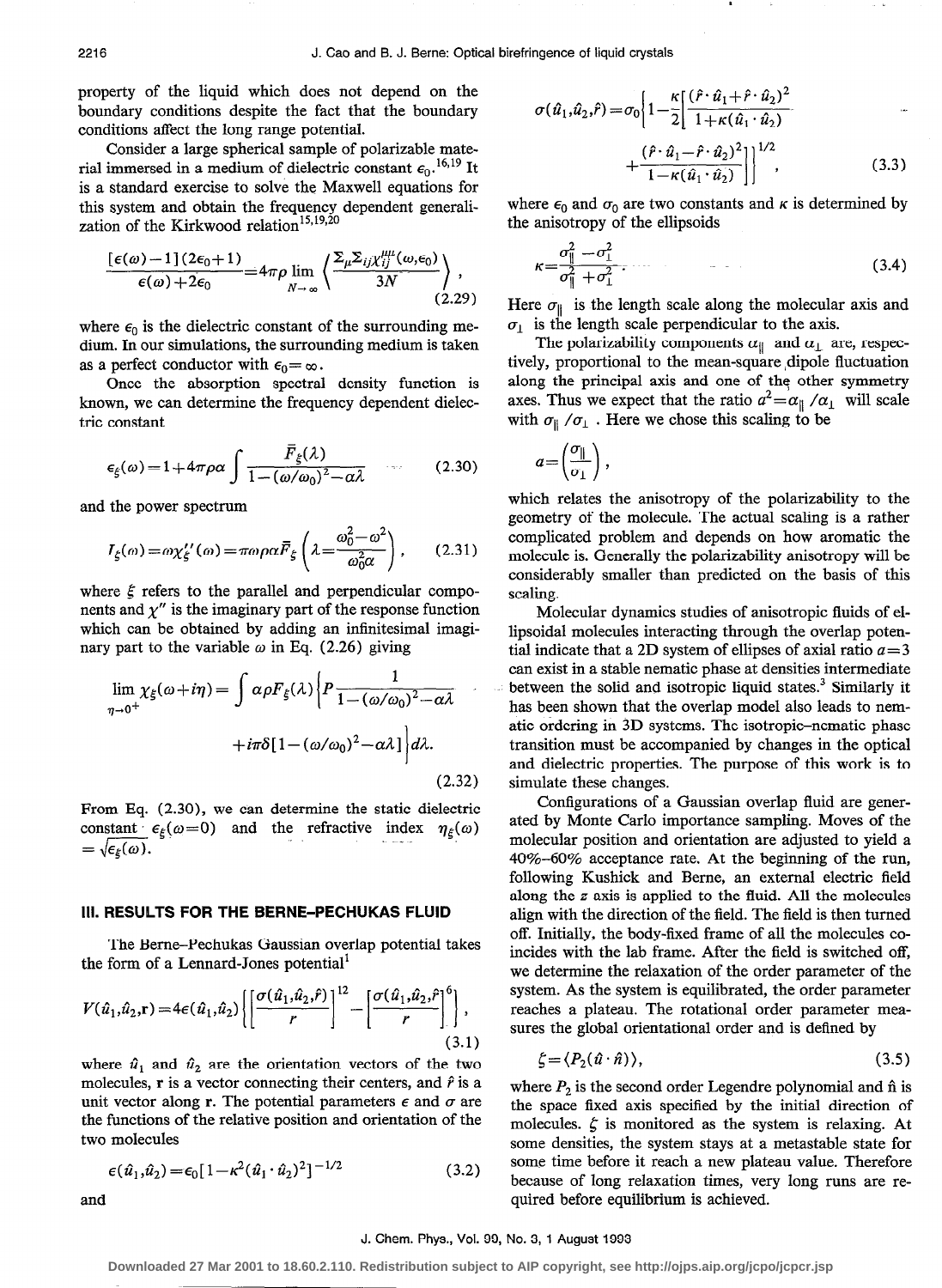

FIG. 1. The parallel component  $\overline{F}_{\parallel}$  (the solid curve) and the perpendicular component  $\bar{F}_1$  (the bold curve) of the spectral density for the Beme-Pechukas potential described in the text. The four panels from the top to the bottom correspond to reduced densities of 0.3, 0.25, 0.2, and 0.1, respectively.

The system simulated is at a reduced temperature of  $kT/\epsilon$ =0.8 and reduced density of  $\rho^* = \rho \sigma_0^3$ . The axial ratio  $a$  is taken to be 3.5. The system is composed of 108 particles. We find a transition from an isotropic system to an anisotropic system at a reduced density of 0.2 to 0.1.

The results for several densities are compared in Fig. 1. As expected, at high density the system is strongly ordered and we observe two distinct curves for  $\overline{F}_{\parallel}$  and  $\overline{F}_{\perp}$ . Because the molecules are highly anisotropic, the polarization is much stronger in that direction than in the orthogonal directions. Figure 1 shows that  $\overline{F}_{\parallel}$  is broader and more intense than  $\bar{F}_1$ . As the order parameter decreases with the density, the differences between these two components diminishes. When  $\zeta$  approaches zero, the system becomes isotropic and  $\bar{F}_{\parallel}$  and  $\bar{F}_{\perp}$  become identical.

In Fig. 2, the perpendicular and parallel components of the static dielectric constant tensor  $\epsilon_{\parallel}$ , are plotted as a function of density. Clearly, the transition from the isotropic to the nematic phase is accompanied by a bifurcation in the dielectric constant. In the isotropic phase, the dielectric constant is a slowly increasing function of density. After the transition, the curve splits into two branches—the per-



FIG. 2. The parallel component  $\epsilon_{\parallel}$  ( $\square$ ) [cf. Eq. (2.27)] and perpendicular component  $(+)$  [cf. Eq.  $(2.28)$ ] of the dielectric tensor as a function of density for the Berne-Pechukas fluid.

pendicular component and the parallel component. In the nematic phase, the molecular principal axes align. Since  $\alpha_{\parallel} \gg \alpha_{\perp}$ , the parallel component of the static dielectric constant will increase strongly with the density; on the other hand, the perpendicular component will decrease with the density.

An interesting and important property of liquid crystals is their optical birefringence. The refraction index for light propagating parallel to the axis of the fluid is different from light propagating perpendicular to this direction.<sup>6,7</sup> This is obviously due to the anisotropy in the dielectric response function. The refractive index is related to the frequency dependent dielectric constant by  $n_{\xi}(\omega)$  $=\sqrt{\epsilon_{\xi}(\omega)}$ . The birefringence can therefore be determined from Eq. (2.30).

De Jeu studied the anisotropy of the properties of liquid crystals theoretically and showed how they correlate with the orientational order parameter.<sup>6</sup> Let us introduce the anisotropy of the dielectric constant  $\eta$  as

$$
\eta = \frac{\epsilon_{\parallel} - \epsilon_1}{\bar{\epsilon} - 1}; \qquad \text{and} \qquad \text{and} \qquad (3.6)
$$

in which  $\bar{\epsilon} = (\epsilon_1 + 2\epsilon_1)/3$ . According to De Jeu,  $\eta$  should be a linear function of the second order parameter  $\zeta$ . We plot  $\eta$  defined above as a function of the order parameter  $\zeta$ from our simulations in Fig. 3. Clearly the prediction of De Jeu is completely consistent with our results. A simple symmetry argument shows that the anisotropy of a second rank tensor must be proportional to the second order Legendre polynomial which defines the order parameter (see Berne and Pecora<sup>21</sup>).

## IV. RESULTS FOR THE GAY-BERNE MODEL

The Berne-Pechukas potential is unrealistic in that for certain orientations it is too long range. To rectify this flaw, Gay and Berne modified the Berne-Pechukas model to<sup>2</sup>

J. Chem. Phys., Vol. 99, No. 3, 1 August 1993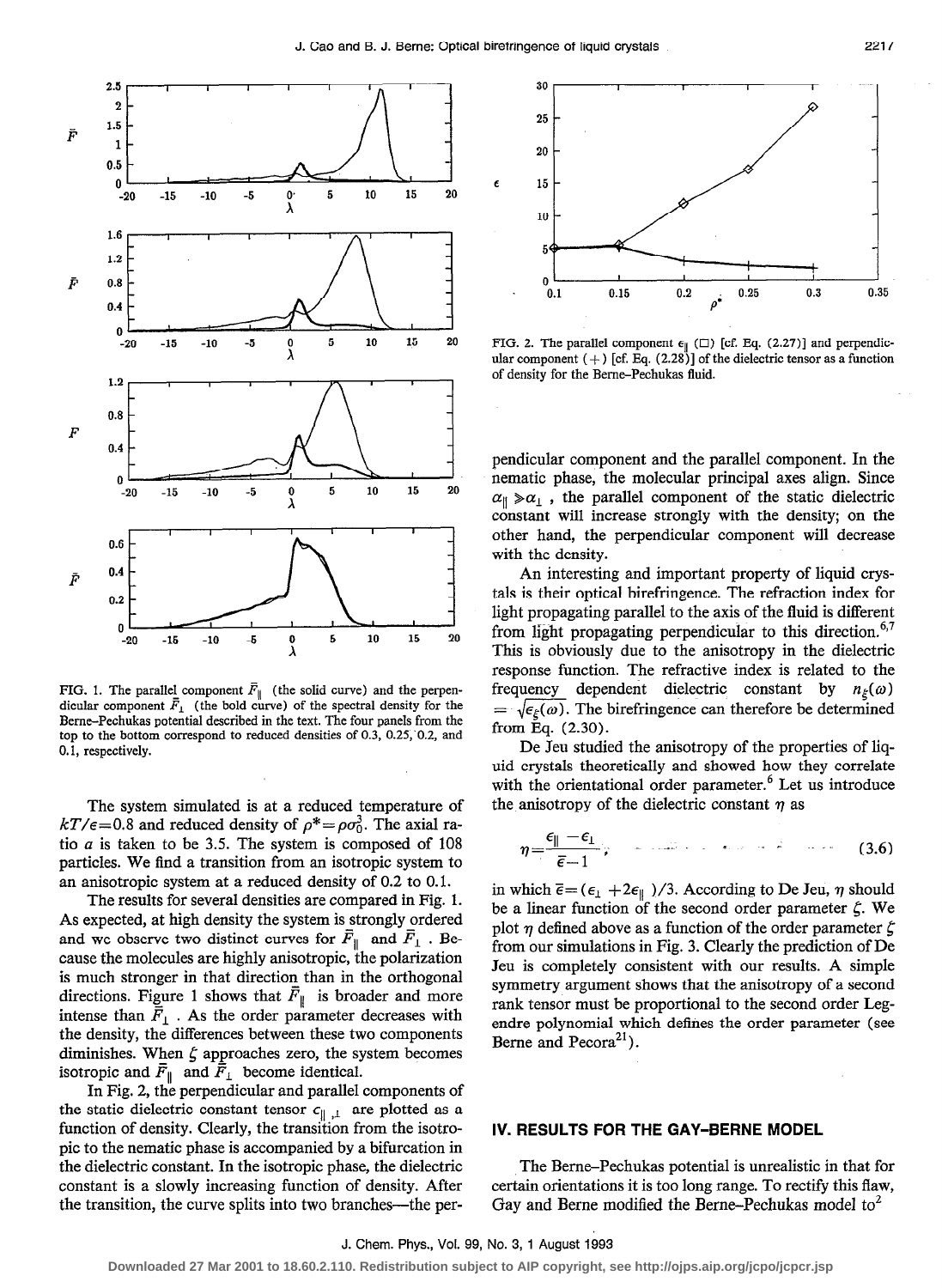

FIG. 3.  $\eta$ , the anisotropy of the dielectric constant defined by Eq. (3.6) as a function of order parameter for the Berne-Pechukas fluid.

$$
V(\hat{u}_1, \hat{u}_2, \mathbf{r}) = 4\epsilon(\hat{u}_1, \hat{u}_2, \hat{r}) \left[ \left( \frac{1}{r - \sigma(\hat{u}_1, \hat{u}_2, \hat{r}) + 1} \right)^{12} - \left( \frac{1}{r - \sigma(\hat{u}_1, \hat{u}_2, \hat{r}) + 1} \right)^{6} \right],
$$
 (4.1)

where  $\sigma(\hat{u}_1,\hat{u}_2,\hat{r})$  is still given by Eq. (3.3), but the depth parameter has the new form

$$
\epsilon(\hat{u}_1, \hat{u}_2, \hat{r}) = \epsilon^{\nu}(\hat{u}_1, \hat{u}_2) \epsilon^{\prime \mu}(\hat{u}_1, \hat{u}_2, \hat{r}), \tag{4.2}
$$

where  $\epsilon(\hat{u}_1, \hat{u}_2)$  is given by Eq. (3.2) and  $\epsilon'$  defined by

$$
\epsilon^{\prime \mu}(\hat{u}_1, \hat{u}_2, \hat{r}) = 1 - \frac{\kappa^{\prime}}{2} \left[ \frac{(\hat{r} \cdot \hat{u}_1 + \hat{r} \cdot \hat{u}_2)^2}{1 + \kappa^{\prime}(\hat{u}_1 \cdot \hat{u}_2)} + \frac{(\hat{r} \cdot \hat{u}_1 - \hat{r} \cdot \hat{u}_2)^2}{1 - \kappa^{\prime}(\hat{u}_1 \cdot \hat{u}_2)} \right],
$$
\n(4.3)

where the parameter  $\kappa'$  which reflects the anisotropy in the well depth is defined as

$$
\kappa' = \frac{\epsilon_{\parallel}^{1/\mu} - \epsilon_{\perp}^{1/\mu}}{\epsilon_{\parallel}^{1/\mu} + \epsilon_{\perp}^{1/\mu}},\tag{4.4}
$$

in which  $\epsilon_{\parallel}$  is the strength parameter along the molecular axis and  $\epsilon_1$  is the strength parameter perpendicular to the axis. The Gay-Berne potential agrees well with a site-site potential. A satisfactory fit is found to the four Lennard-Jones (L-J) site-site potentials by setting  $\nu = 1, \mu = 2$ , the axial ratio  $\sigma_{\parallel}$  / $\sigma_{\perp}$  = 3, and the well-depth ratio  $\epsilon_{\parallel}$  / $\epsilon_{\perp}$  = 3. These parameters are chosen to model a typical mesogenic molecule.

Molecular simulation of the Gay-Berne fluid has been performed and reported in great detail. Adams et  $aL<sup>4</sup>$ found that the system exhibits a nematic to isotropic phase transition at the reduced temperature  $T^*$  between 1.7 to 1.8 and reduced density  $\rho^* = 0.32$ . They claimed that this relatively realistic model should be of considerable value in the investigation of nematogenic behavior using computer simulation techniques.

More recently, Miguel et al. presented a systematic study of the phase diagram of the Gay-Berne fluid.<sup>5</sup> They determined the vapor-liquid coexistence region using Gibbs ensemble Monte Carlo. From the coexistence curve, they determined the critical values of the density, temperature, and pressure. The triple point was approximately located. Extensive simulations were employed to explore the rest of the phase diagram in which isotropic, nematic, and smectic phases were identified. The results indicated that above the triple point temperature  $T^* \approx 0.8$ , the system can form a nematic phase which under further compression becomes a smectic phase, while below the triple point temperature, the nematic phase is unstable and the isotropic liquid undergoes a direct transition to the smectic ~phase.

We simulated a system consisting of 256 particles interacting under the Gay-Berne potential with the parameters given above with constant volume Monte Carlo. Periodic boundary conditions and minimum image summation are employed. The interaction potential is truncated and shifted up at  $r_c=4.0\sigma_0$ . The trial step sizes in position and orientation are adjusted to yield an acceptance rate of 50%. We start with a low density molecular configuration and gradually compress the volume while keeping the temperature constant. We choose to study the spectrum along the isotherm at  $T^* = 0.5$ , which is below the triple point temperature. To determine the absorption spectral densities and other equilibrium properties,  $10<sup>5</sup>$  uncorrelated configurations are sampled.

Unlike simulations of the Berne-Pechukas model in the preceding section, we do not apply a weak external field to align the system initially, but instead start with a disordered system. As the whole system may rotate in space, we cannot specify a space-fixed direction as  $\hat{n}$  in the calculation of the rotational order parameter of Eq. (4.2). Instead, we introduce the second rank orientational pair correlation function given as

$$
G_2(\left|\mathbf{r}\right|) = \langle P_2(\hat{u}_i \cdot \hat{u}_j) \delta(\mathbf{r}_{ij} - \mathbf{r}) \rangle, \tag{4.5}
$$

which measures the orientational correlation as a function of the separation. In the case of the isotropic fluid,  $G_2$ decays to zero at large  $r$  because there long-range order does not exist, but for the nematic and smectic phases, the  $r \rightarrow \infty$  limit of  $G_2$  does not vanish and is equal to the square of the order parameter  $\zeta$  [cf. Eq. (3.5)].

We also determine the pair correlation function  $g(r)$ . In the smectic phase, the molecules form a layered structure with a spatial order along the interlayer direction and the pair correlation function of the smectic liquid exhibits pronounced peaks and structures at long distance, while the pair correlation function of the isotropic fluid and the nematic fluid shows a decaying oscillation around unity at long distances.

The smectic phase has both translational and orientational long-range order, the nematic phase has only longrange orientational order, and the isotropic liquid has neither. From the long distance behavior of  $G_2(r)$  and  $g(r)$ , we can easily identify these phases.

In Fig. 4, we plot  $G_2(r)$  and  $g(r)$  at reduced densities 0.3, 0.29, 0.28, and 0.26 along the isotherm  $T^* = 0.5$ . As was pointed out by Miguel et al., as the Gay-Berne fluid is compressed from a density of 0.26-0.30, it goes from an isotropic fluid at low density directly to a smectic phase at the three higher densities. The orientational ordering sets in at a density of 0.28 as indicated by a nonvanishing order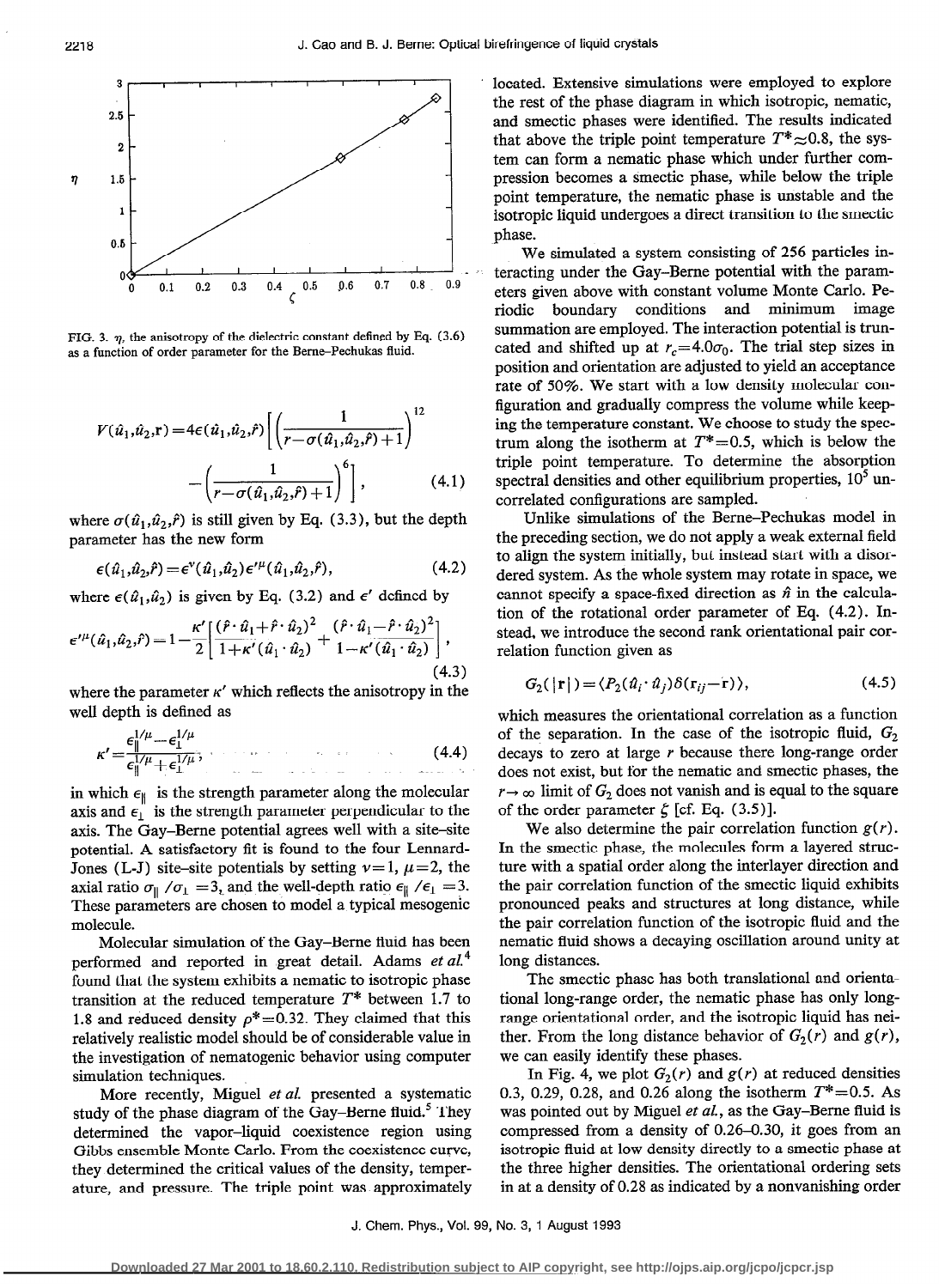

FIG. 4. The pair correlation function  $g(r)$  (the solid curve) and the FIG. 5. The parallel component  $\overline{F}_{\parallel}$  (the solid curve) and the perpensecond rank orientational pair correlation function  $G_2(r)$  defined by Eq. d second rank orientational pair correlation function  $G_2(r)$  defined by Eq. (4.5) (the bold curve) for the Gay–Berne fluid described in the text. The four panels from the top to the bottom correspond to the reduced densities at 0.3, 0.29, 0.28, and 0.26, respectively. 0.26, respectively. ties at 0.3, 0.29, 0.28, and 0.26, respectively.

parameter. The order parameter is 0.9, 0.7, 0.4, and 0.0 for these four densities. In going from the low to the high density,  $g(r)$  starts to develop structural features which demonstrate the spatial correlation typical of smectic fluids. A peak sets in at the spacing of the smectic layers. At  $\rho^*$ =0.30, the coincidence of  $G_2(r)$  and  $g(r)$  clearly indicates a well-defined alignment of the molecules, and the growth of the peak at  $3.0\sigma$  indicates the formation of a layered structure. All these observations agree well with the conclusions of Miguel et al.

In these simulations, the ordering takes place spontaneously and it is useful to adopt a procedure for resolving observables into components parallel and perpendicular to the axis of the liquid crystal. This is done as follows: The spectral density matrix is defined as

$$
\bar{F}^{\mu\nu} = \frac{\Sigma_{ij} F^{\mu\nu}_{ij}}{N},\tag{4.6}
$$

where i and j are the particle indices, and  $\nu$  and  $\mu$  are the coordinate indices. We diagonalize the matrix  $\bar{F}$ . Then the maximum eigenvalue is taken as  $\bar{F}_{\parallel}$  and the average of the two other eigenvalues values is taken as  $\bar{F}_1$ . In Fig. 5, we



[cf. Eq.  $(4.6)$ ] for the Gay-Berne fluid. The four panels from the top to the bottom correspond to the reduced densities at 0.3, 0.29, 0.28, and

plot the two components of the spectral density functions at the four densities defined above. In Fig. 6, we calculate the two components of the dielectric constant  $\epsilon_{\parallel}$ , using Eq. (2.30).



FIG. 6. The parallel component  $\epsilon_{\parallel}$  ( $\square$ ) and perpendicular component  $\epsilon_1$  (+) of the dielectric tensor for the Gay-Berne fluid as a function of reduced density.

#### J. Chem. Phys., Vol. 99, No. 3, 1 August 1993

**Downloaded 27 Mar 2001 to 18.60.2.110. Redistribution subject to AIP copyright, see http://ojps.aip.org/jcpo/jcpcr.jsp**